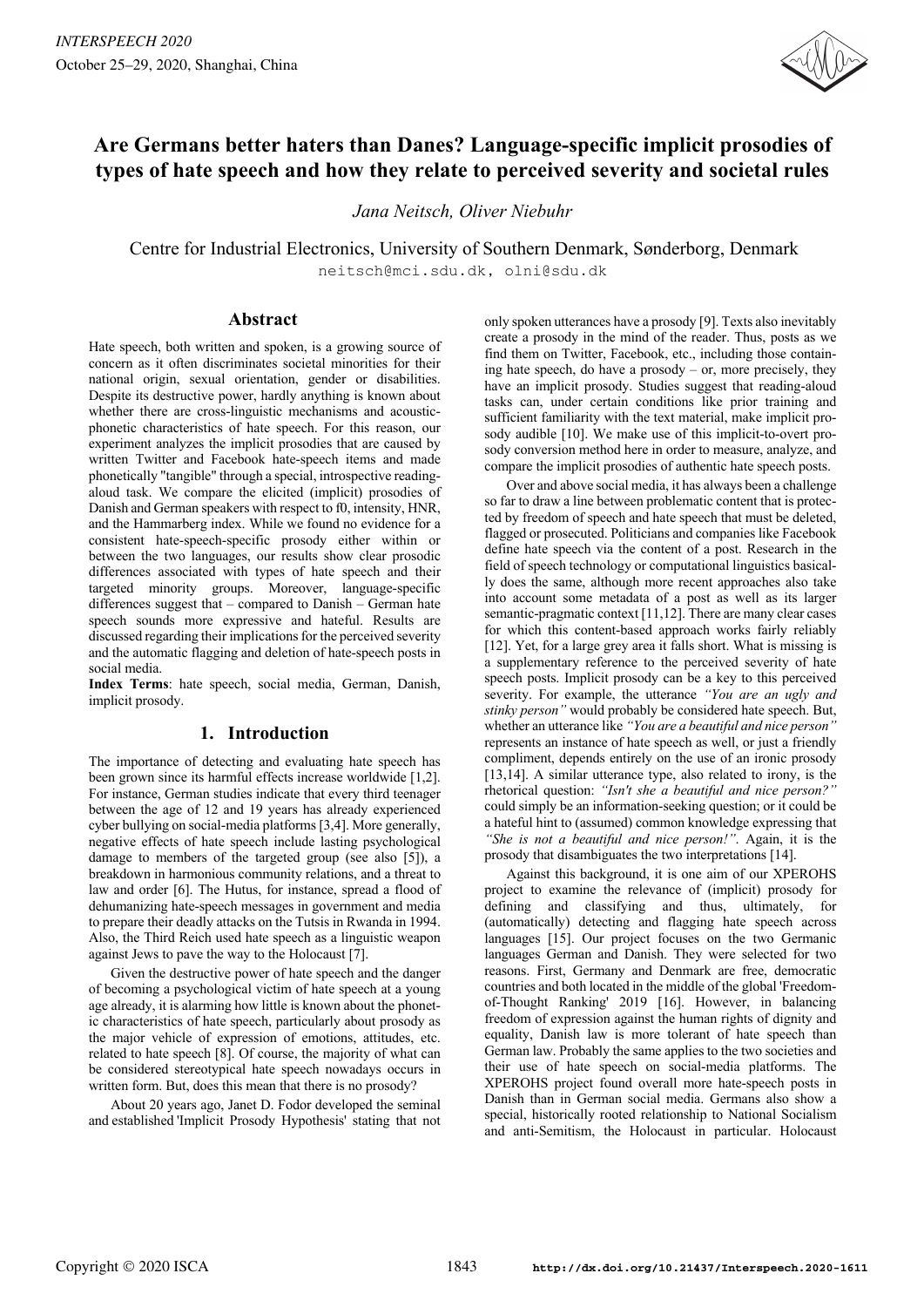references are prominent in German hate speech but at the same time a very sensitive topic in German society. Neither applies to the same extent in Denmark. The second reason why the two languages were selected is that Danish and German prosodic phonologies differ considerably. Compared to German prosody, Danish prosody is more monotonous because Danish knows no pitch-accent variation and no high boundary tones, i.e. phrase-final rises [17]. Moreover, Danish prosody is less emotionally colored – or, to put it in the recent words of the Copenhagen Language Center: "Danes aren't exactly world famous for showing a lot of emotion" (see [18]).

On this basis, the research questions (RQ) addressed here are: **RQ1** Despite the differences between the two languages' prosodic phonologies, is there something like a basic prosodic pattern or a prosodic construction that is characteristic of hate speech in general; i.e., does hate speech represent a communicative function in its own right? **RQ2** Do German and Danish speakers add the same prosodic "soundtrack" to the same type of hate speech? Or, alternatively: **RQ3** Do these "soundtracks" dif-fer not only between hate-speech types, but also between the two languages? **RQ4** If so, is German or Danish hate speech prosodically more/less "hateful"?

Regarding RQ1, a previous study has already provided a preliminary answer for German [19]. Acoustic analyses of read aloud hate speech posts did not yield any supporting empirical evidence for the existence of a specific prosodic fingerprint that is consistent across all types of hate speech. In the present study, we extend this question to Danish. Additionally, we break down RQ1 from the level of hate speech in general to the level of its individual types and ask, in RQ2, whether characteristic acoustic-prosodic fingerprints emerge for these types of hate speech across the two prosodically very different languages. Answers to this question, in combination with answers to RQ3- 4, finally provide indications as to how far legal and societal norms shape the prosody of hate speech, which, in turn, has implications for the perceived severity of types of hate speech in the two languages and countries.

### **2. Method**

#### **2.1. Original items and derived feature conditions**

For each language, 12 hate-speech items were randomly selected from the XPEROHS corpus – a huge annotated collection of ~3.5 million authentic hate-speech items that were posted on Twitter and Facebook. About 1.7 million items were posted on German, the other half on Danish accounts. The selected 24 hate-speech items were of a similar length (i.e., less than 25 words, between 20-30 syllables) and concerned the minority group of immigrants. Half of the items targeted foreigners in general, the other half Muslims in particular.

Based on these 24 original hate-speech items, or ORIG items, six further types of hate-speech items were created for both languages. They are henceforth referred to as ''feature conditions'': irony (IRO), indirectness (IND), holocaust relation (HOL), imperative (IMP), figurative language (FGL), and rhetorical question (RQ). All six feature conditions were selected to provide representative coverage of the variation of hate speech in both languages. Thus, all six feature conditions represent major types of German and Danish hate speech, according to a typological analysis of our XPEROHS corpus.

The six feature conditions were derived from each ORIG item by using the typical German/Danish (morpho)syntactic expressions that crystallized per condition in the XPEROHS corpus. These expressions were either attached to the beginning or the end of the respective ORIG item. For example, IRO items were created by prefixing phrases like "*I would NEVER say that...*" to each ORIG item. Prefixation was also used to create IND items by adding expressions like "*I have nothing against Muslims/foreigners, but* ..." before each ORIG item. In contrast, HOL items were derived from ORIG items by suffixing phrases like "*Throw them into a concentration camp!*" Similarly, IMP andRQ items were both created by suffixing phraseslike "*Let us fight against them!*" and "*How would they know what work is?*" to each ORIG item. Overall, this resulted in 84 hate-speech items per language and 168 items in total. Note that all examples given above are translations from German/Danish originals.

#### **2.2. Speakers**

In our efforts to make the implicit prosody of the 168 final hatespeech items audible, the most difficult question was how to achieve representativeness and control. To that end, speech production studies typically use large speaker samples. This approach was not practical here, because our speakers had to meet a number of strict comparison criteria. Additionally, the important, intensive familiarization with the material, the task of internally monitoring and then reproducing one's own implicit prosodies requires a time-consuming practice phase.

We therefore opted for two carefully selected speakers, a German and a Danish native speaker. Both speakers have the same prosodic base profile. That is, in everyday dialogues of both speakers, there were no significant differences for any of the analyzed acoustic parameters (Table 1). This is rare, given the phonological differences between the two languages. However, comparable prosodic base profiles were essential for our study in order to rule out that different hate-speech prosodies were merely artifacts resulting from speaker-specific prosodies.

Table 1: *The two statistically identical prosodic base profiles of our selected German and Danish speakers (based on 10 minute recordings of everyday dialogues per speaker).*

| Prosodic parameter    | German            | Danish    |
|-----------------------|-------------------|-----------|
| mean f0 level         | 119 Hz            | 124 Hz    |
| mean f0 range         | $11.9$ st         | $11.7$ st |
| mean (RMS) int.       | 65.5 dB           | 64.9 dB   |
| mean HNR              | $15.8 \text{ dB}$ | 16.5 dB   |
| mean Hammarberg index | 20.4 dB           | $20.2$ dB |

Both speakers also fulfilled the characteristics of the typical European hate speaker, i.e. Caucasian/white, male, and between 35-45 years old [20]. Furthermore, they were experienced speakers, for example, by dealing with students on a regular basis and by speaking regularly in front of an audience. Additionally, both speakers were trained and skilled in using their voice, including emotional prosodies and the observationbased imitation of prosodic patterns and dialects as a whole. Finally, both speakers served in the military for a period of time and were thus accustomed to using a rather harsh tone of voice.

#### **2.3. Procedure**

Prior to being recorded, both experienced speakers got the instruction to familiarize themselves thoroughly with the final 84 hate-speech items of their respective language and to practice the elicitation of all items with different phonetic realizations in order to find an authentic and natural one for each item. To that end, they received the reading material and then had several days of practicing time before the recording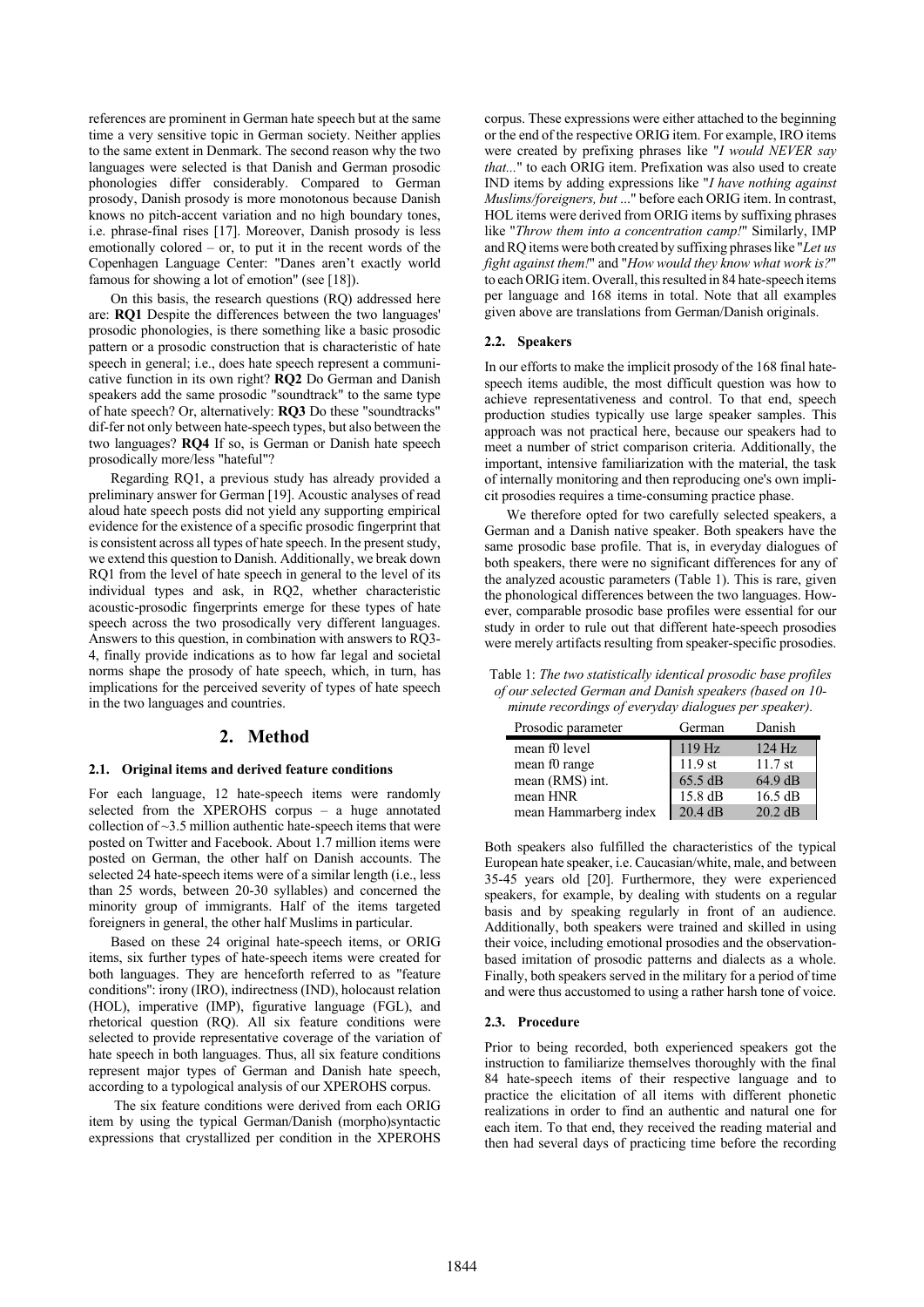session. The reading material used the same font type (and font size) for both speakers, see [21] and [22] for the effect of typeface on prosody in speech elicitation tasks.

To further facilitate the stimulus elicitation and the speaker's implicit-to-overt prosody conversion task during the recording sessions, the two speakers read each stimulus first silently and then aloud. Moreover, all stimuli of one feature condition were presented and read as a group to give the speakers the opportunity to delve deeply into the mood and form of expression of that particular type of hate speech, before they continued after a break with the stimulus group of the next feature condition. The reading order of stimulus groups was varied between the speakers, depending on their preferences.

The two speakers were recorded individually in a soundattenuated booth with a high-end Microtech Gefell M940 microphone. Recorded speech signals were digitized at a 44.1 kHz sampling rate and a 16-bit quantization. The speakers did not vary the distance to the microphone during the recording session. Recordings took place during the same time of day and under the same light conditions for both speakers [23]. The speakers repeated every stimulus until they were satisfied with the correspondence between implicit and overt prosody as well as with the chosen prosody itself.

The final stimuli were played to native speakers of the respective language and to two phoneticians. The entire elicitation procedure was repeated and a new recording session was scheduled until all parties involved (including the speakers) confirmed the authentic and natural character of the stimuli.

#### **2.4. Acoustic analysis**

The acoustic-phonetic analysis was done automatically by using PRAAT scripts [24,25,26]. The analysis included the two pitch parameters pitch range (semitones, st) and mean pitch (Hz). Additionally, we analyzed the two voice-quality parameters mean Harmonics-to-Noise Ratio (HNR, dB) and Hammarberg index (dB). The latter two spectral measurements were taken within the frequency range of 75 Hz to 5 kHz. The participants' loudness was also analyzed in terms of mean RMS intensity (dB). These parameters were chosen because their association with emotions and expressivity has been well established by previous studies (e.g., [27,28]). Duration and tempo measures were not taken due to the varying morphosyntactic make-up of the stimuli. For example, differences in stimulus length like those between ORIG items and other feature conditions would have introduced an inherent bias into tempo measurements, see [29]. Outliers were checked and corrected or excluded manually.

### **3. Results**

We statistically analyzed the 84 recorded hate-speech items in each language with respect to pitch minimum and maximum, mean pitch, HNR, Hammarberg index, and intensity by using linear regression. That is, we compared the prosodic characteristics of different instances of the same type of hate speech across all feature conditions and across languages. All phonetic parameters listed above were dependent variables, whereas *language*, *feature condition*, and *target* were predictor variables; *p*-values were adjusted using the Benjamini-Hochberg correction in order to account for multiple testing [30].

Results for pitch range show an effect of *language*  $(β = 6.5$ ,  $SE = 1.3$ ,  $p < 0.0001$ ) with a larger pitch range for German as compared to Danish hate speech. For mean-pitch level, our analysis yielded an interaction between *language* and *feature condition* ( $\beta = 19.2$ ,  $SE = 2.4$ ,  $p = 0.02$ ), with a higher mean pitch for German as compared to Danish hate speech for all items (all *p-*values < 0.03). Additionally, for the Danish subset, we found a lower mean-pitch in IND than in HOL items  $(6 = -11.8, SE = 4.9, p < 0.02)$ , a higher mean-pitch in IRO than in HOL items  $(\beta = 11.1, SE = 4.9, p < 0.03)$ , and a higher meanpitch in IRO than in IND, FGL, and ORIG items (all *p* < 0.03, see Figure 1). Furthermore, all Danish ORIG items differed significantly from IMP ( $\beta = 10.1$ , *SE* = 5.0, *p* = 0.04), IRO  $( \beta = 17.5, SE = 4.9, p < 0.0007)$  and RQ items  $( \beta = 11.9,$  $SE = 5.0, p < 0.02$  by showing a lower mean-pitch level.



*feature conditions.*

For the voice quality parameter HNR, we found an effect of *language* ( $\beta = 0.5$ ,  $SE = 0.2$ ,  $p = 0.01$ ), caused by a higher HNR level for German than for Danish hate speech. Regarding the Hammarberg index, our analysis showed an effect of *language*  $(6 = 4.1, SE = 0.3, p < 0.0001)$  indicating a higher Hammarberg index for German than for Danish hate speech.

Finally, results for mean intensity showed an interaction between *language* and *target* (i.e., Muslims vs. foreigners;  $\beta$  = -3.0, *SE* = 0.8, *p* < 0.0005) due to a lower mean intensity for Muslim- than for foreigner-directed hate-speech items in the German data set (ß = -2.0, *SE* = 0.5, *p* < 0.0005, Figure 2). Additionally, we found a higher mean intensity level for IMP than for HOL items in German ( $\beta = 3.7$ , *SE* = 1.0, *p* < 0.0006). In contrast, the Danish items showed a higher mean intensity for items targeting Muslims rather than foreigners  $(β = 1.0,$  $SE = 0.3$ ,  $p < 0.006$ , Figure 3). We also found a higher mean intensity in Danish HOL items as compared to IMP ( $\beta$  = -2.0,  $SE = 0.6$ ,  $p = 0.002$ ), IND ( $\beta = -3.4$ ,  $SE = 0.6$ ,  $p < 0.0001$ ), FGL ( $\beta$  = -3.7, SE = 0.6, p < 0.0001), RQ ( $\beta$  = -4.4, SE = 0.6, *p* < 0.0001), and ORIG items (ß = -5.2, *SE* = 0.6, *p* < 0.0001).



*feature conditions.*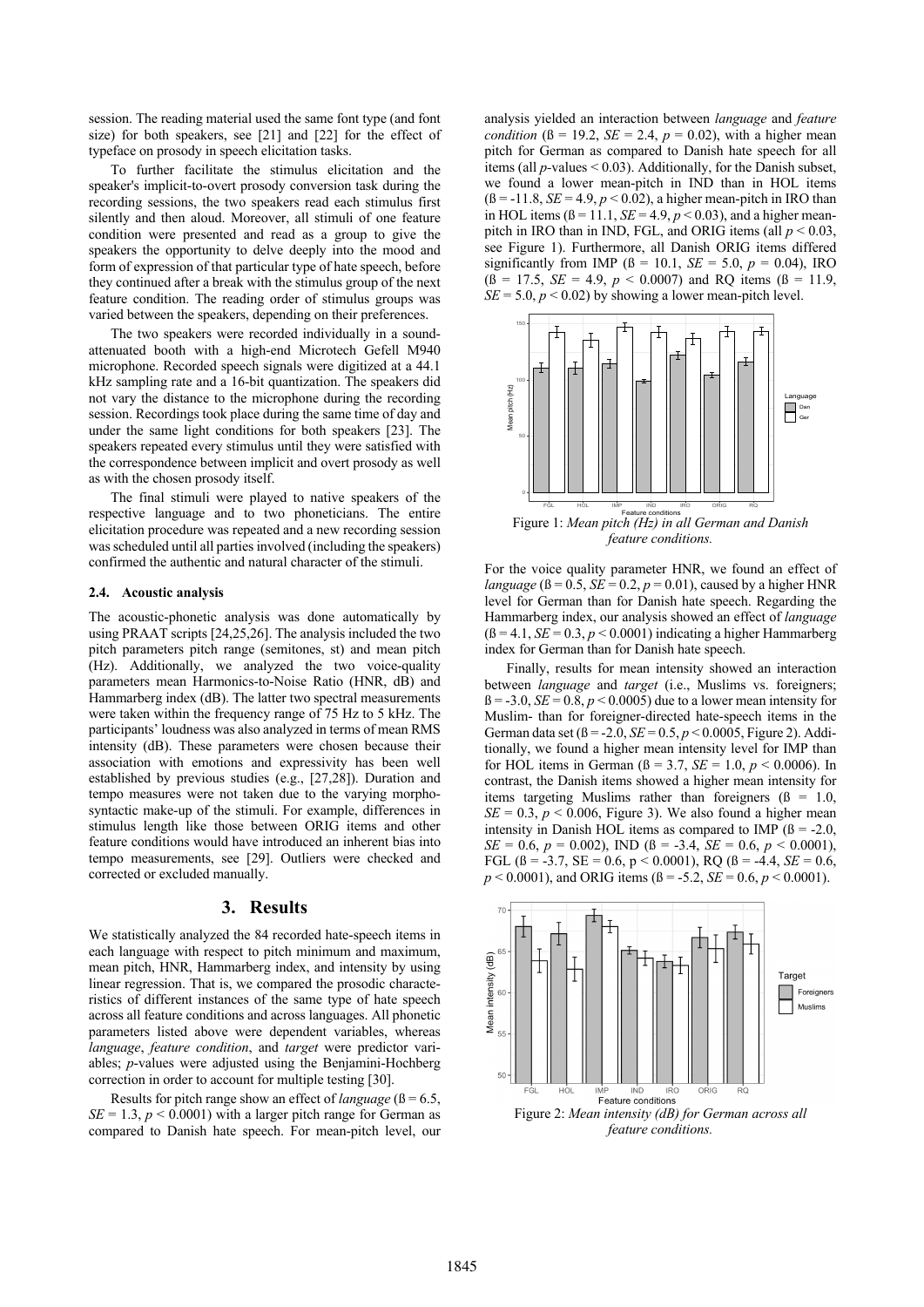

### **4. Discussion**

Our results are consistent with those of a previous study [19] in which we found no evidence for a specific prosodic fingerprint that generally characterizes hate speech in German. The new finding added by this study is that the same conclusion also applies to Danish. Hence, it seems that there is no separate form-function link for hate-speech prosody. German and Danish are both Germanic languages belonging to different language families (i.e. German: West Germanic vs. Danish: North Germanic). The fact that two only indirectly linked Germanic languages both lack a prosodic fingerprint of hate speech supports our assumption regarding **RQ1** that hate speech is not a communicative function or stylistic pattern in its own right, encoded in a specific prosodic form, perhaps in no language.

However, the lack of an overarching pattern does not mean that there are no hate-speech patterns at all. We found specific prosodies for each type of hate speech, but, in terms of **RQ2**, not in the form of cross-language "soundtracks". Rather, as is suggested by **RQ3**, both German and Danish apply separate "soundtracks" to each type of hate speech, additionally embedded in language-specific prosody settings. The language-specific prosody settings are such that German hate-speech items were realized with a larger pitch range and at a higher pitch level than Danish hate-speech items. Additionally, they were realized with less breathiness in German compared to Danish. Therefore, with respect to **RQ4,** our data suggest (in line with the authors' auditory impression) that German hate speech sounds overallmore "hateful", emotional, expressive, and stronger compared to the rather restrained, uninvolved, compressed, and soft realization of Danish hate speech items. This matches with the higher Hammarberg index found for German hate speech items, indicating a higher level of expressivity compared to Danish. Note that this cannot merely be a speaker-specific artefact as the basic prosodic profiles of the German and Danish speakers were comparable for spontaneous speech and/or differed in opposite directions in spontaneous speech and hate speech.

The intensity measurements yielded more complex results within the language-specific patterns. While Danish HOL and IRO items showed the highest intensity level of all feature conditions, German IMP items elicited the highest intensity level. In contrast, both German HOL and IRO items showed a lower intensity level compared to the respective Danish items. The quieter German HOL items could reflect the historically rooted sensitivity to Holocaust utterances in Germany and the knowledge that the misuse of such utterances (as in hate speech) is a punishable offense. In Denmark, by contrast, such limitations do not exist.

Furthermore, German hate-speech prosody showed a lower intensity level when targeting Muslims than foreigners. The exact opposite was true for the Danish hate-speech prosody and again, the reasons for this could be found in society. While Denmark sees itself as an immigration country, but without traditionally strong Muslim immigration [31], the proportion of Muslim citizens in Germany is almost twice as high as in Denmark [32]. On the other hand, Germany is, unlike Denmark, generally rather skeptical about immigration. Against this background, it is plausible that hate speech in Germany is "louder" against foreigners in general than against Muslims in specific, and vice versa in Denmark. Another explanation might be that Germans tend to express cold rather than hot anger when Muslims are targeted and vice versa for Danes.

Taken together, we assume that the prosody of hate speech is constituted by the semantic-pragmatic make-up of the corresponding utterance (e.g., ironic prosody in the case of an ironic utterance, rhetorical-question prosody in the case of a rhetorical question, etc.), combined with reflexes of social and legal norms and concepts. In addition to that, note that the relative frequency of hate-speech posts in social media is higher in Denmark than in Germany. This suggests that while the legal framework could determine (and limit) the occurrence of hate speech, the implicit prosody of hate speech seems more strongly shaped by cultural and societal factors, such as prevailing societal attitudes towards the respective minorities and the cultural norms for openly displaying (negative) emotions. What the role of prosodic phonology is in shaping implicit hate-speech prosody is difficult to say based on our data. However, the fact that the within-language prosodic differences between types of hate speech were similarly large as the between-language differences (despite the lack of H% and pitch accents in Danish) suggests that phonological factors only play a minor role in shaping implicit hate-speech prosody.

Finally, the reason for eliciting and analyzing implicit prosody in the present study is the assumed link between implicit prosody and the perceived severity of read hate-speech posts. Our findings have two implications for this assumed link. First, verbal (lexical and (morpho)syntactic) factors are insufficient for estimating the perceived severity of hate-speech posts. The same type of hate speech, even expressed in almost the same words but posted in different language communities, can have a much more/less severe impact on its readers. Second, in order to estimate the perceived severity of a hate-speech post more precisely, one has to study the interplay of verbal with emotional, attitudinal, and normative factors, all of which are reflected in implicit prosody. That is, implicit prosody can be a tool to understand otherwise intangible factors of hate-speech evaluation. Thus, follow-up studies on the implicit prosody of hate speech across various types and languages will ultimately help politicians and other decision makers flag hate speech and prosecute it such that verdicts are not made across the board but match with the readers' perceived severity. To that end, we will record additional speakers and speakers of different languages in future recording sessions in order to contrastively analyze the implicit prosody of hate-speech items across languages.

### **5. Acknowledgements**

The XPEROHS project (project number 95-16416) was funded by the Velux Foundations. We would like to thank our two professional speakers and Stephanie Berger for her valuable comments. Thanks to our anonymous reviewers.